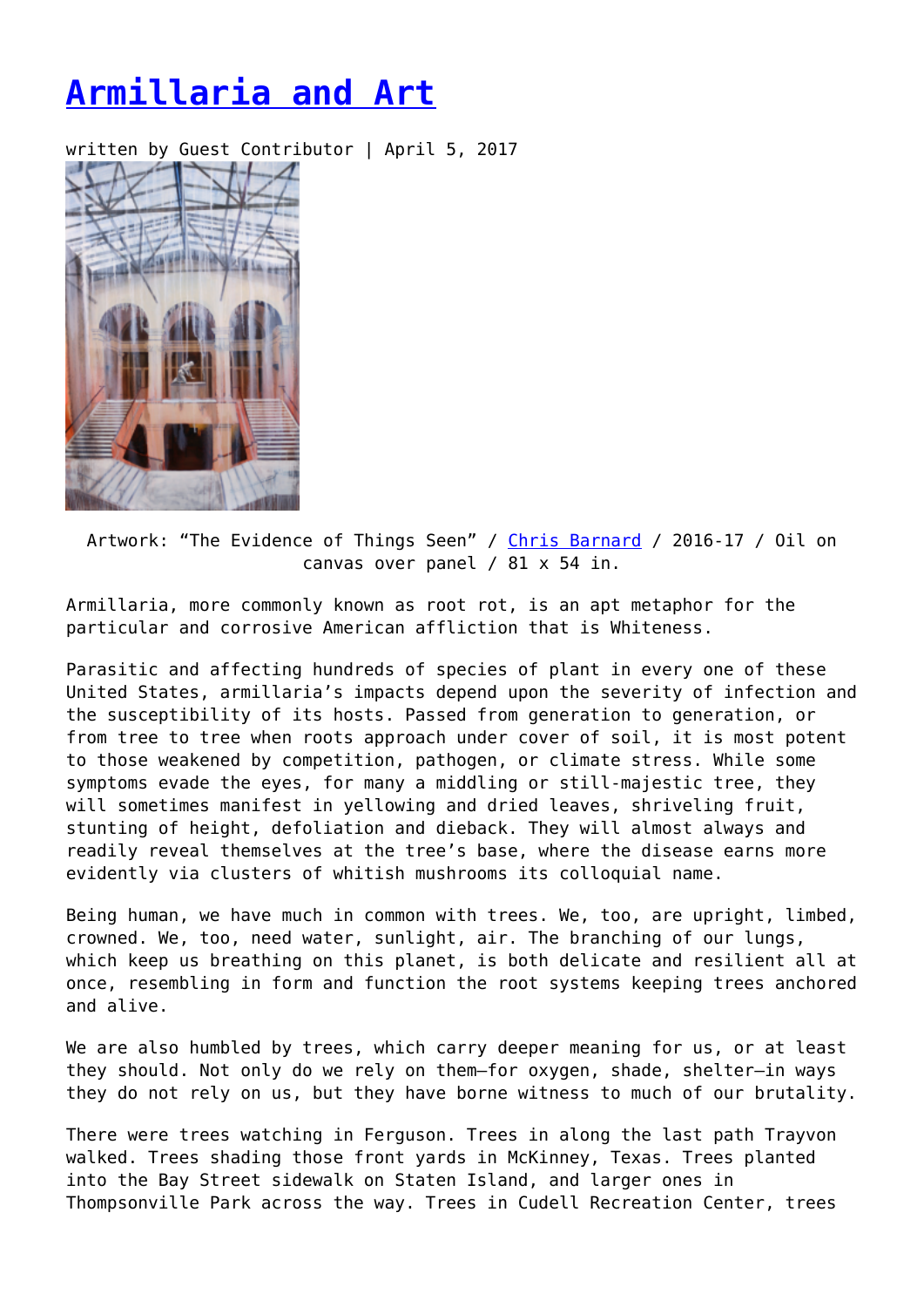along University Drive in Prairie View, Texas, trees beyond the car windows in Falcon Heights. Just as there have been trees in Mississippi (["goddamn!"](https://www.youtube.com/watch?v=LJ25-U3jNWM)) and just about everywhere else, well before the kind of documentation and dissemination that technology allows.

I remember visiting the Art Institute of Chicago [years ago](http://www.artic.edu/exhibition/steve-mcqueen) and feeling the immense weight of a Steve McQueen video; it was not the one McQueen, a British artist, made of himself wrestling naked with another Black man (Bear, 1993) or the one where he stands impassive while the facade of a house falls around him (Deadpan, 1997), or what came later, in *12 Years a Slave*, all of which were profound. It was sparse, shot upwards, capturing mostly just branches silhouetted against sky. An installation neophyte, I didn't understand exactly what I was watching, but I remember Billie Holliday's *[Strange Fruit](https://www.youtube.com/watch?v=h4ZyuULy9zs)* coming to mind and then becoming unshakable.

Just branches can bring us to the heart of American history, everything from lynchings to tire swings to timber, the crimes and coverups, and the racialized exploitation throughout. This is what art can do: with just branches bring us right to "blood at the root," and at its root, the rot of Whiteness.

In the years since watching that video, my partner—a White, hetero, cisgender painting professor—and I —and I a White, hetero, cisgender teacher educator have thought a lot about what is and isn't depicted, what is or isn't seen in artwork. When wrestling with racial violence, what paths might be forged to illuminate without fetishizing, lay bare without lecturing, own up without self-congratulating? What does taking responsibility for Whiteness in order to renounce it even look like, rendered in oil, on cotton cloth, stretched on trees? Is it even possible?

Every attempt fails in some ways and succeeds in others. Some, like the muchdebated Dana Schutz [debacle](https://www.nytimes.com/2017/03/21/arts/design/painting-of-emmett-till-at-whitney-biennial-draws-protests.html?_r=0), should never make it out of the studio and into the marketplace for personal enrichment,  $I$  agree. That they do, however, is a telling indicator of the armillaria so deeply rooted in American art and its institutions.

Prolific twitter presence Son of Baldwin asks, rightly, ["Why do these white](https://twitter.com/SonofBaldwin/status/844346160508735489) [artists always want to depict black suffering,](https://twitter.com/SonofBaldwin/status/844346160508735489) [but never the white malice](https://twitter.com/SonofBaldwin/status/844346160508735489) [that causes it?"](https://twitter.com/SonofBaldwin/status/844346160508735489) It's a question not just for White artists but for White people to answer. It's a question with which my partner and I have been wrestling in his work, attempting to place the perpetrators of racial violence where they often are—exonerated, unindicted, in the middle of the frame, up on the pedestal, predators in plain sight.

These are imperfect efforts to paint some of the evidence of [things seen](http://www.npr.org/2016/09/18/494442131/life-after-iconic-photo-todays-parallels-of-american-flags-role-in-racial-protes) and ["not seen"](http://us.macmillan.com/theevidenceofthingsnotseen/jamesbaldwin/9780805039399/) and to situate that evidence in ways that points back to our personal and institutional complicity with racism.

By its nature, it is and will remain an unfinished project and an open question: how to honor the likes of [Nell Irvin Painter](http://books.wwnorton.com/books/The-History-of-White-People/), [Kiese](http://www.kieselaymon.com/) [Laymon](http://www.kieselaymon.com/), [Michelle Alexander,](http://newjimcrow.com/about-the-author) [Craig Steven Wilder,](http://www.bloomsbury.com/us/ebony-and-ivy-9781608193837/) [Kerry James Marshall](http://www.metmuseum.org/press/exhibitions/2016/kerry-james-marshall) and others for their hand in getting any of us to these imperfect places that